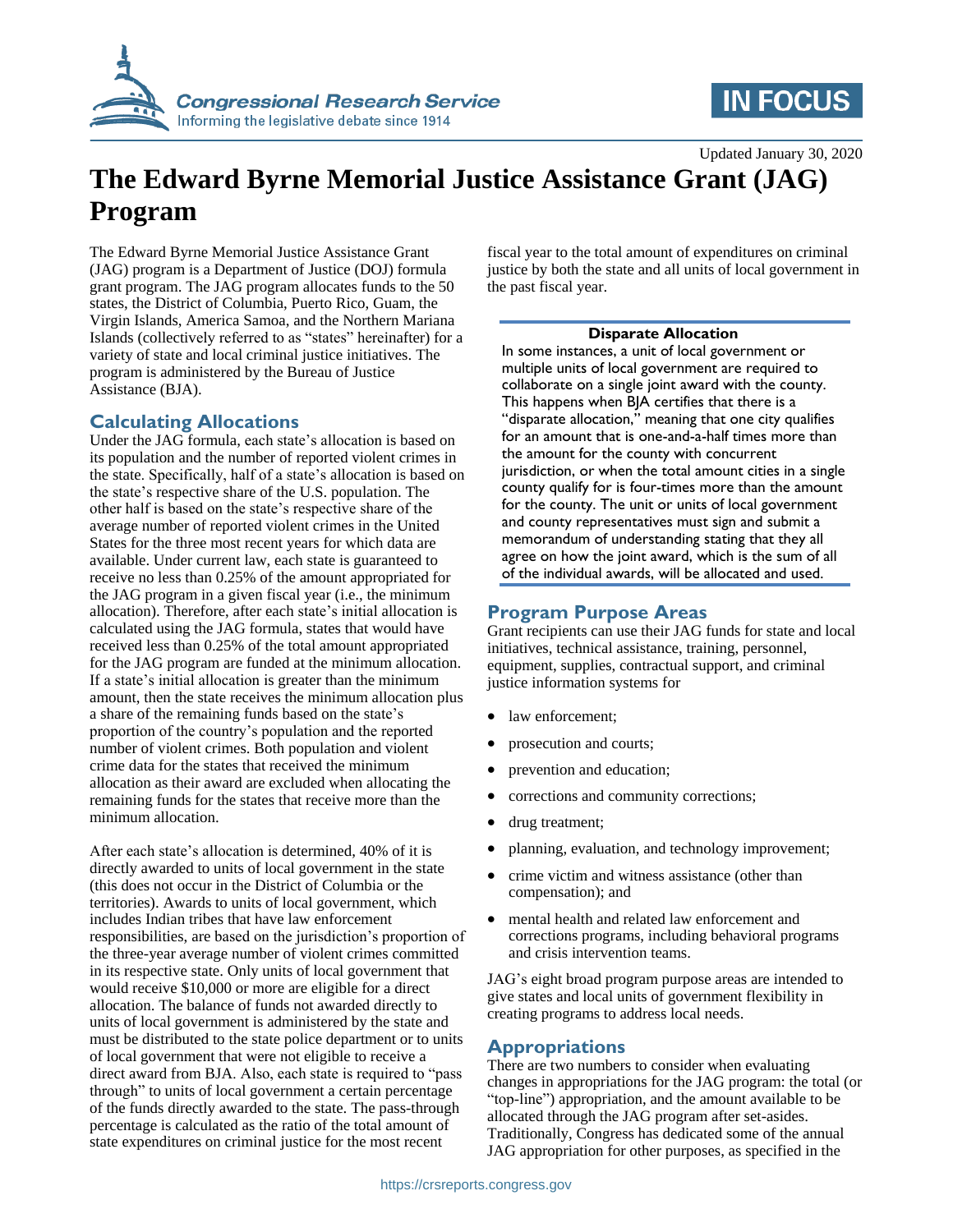annual Commerce, Justice, Science, and Related Agencies (CJS) Appropriations Act. In many fiscal years, as a part of its annual budget submission, the Administration has requested that Congress set aside a portion of the annual JAG funding for specific purposes.

Total funding for JAG has averaged \$442 million per fiscal year (not including \$2 billion in funding appropriated pursuant to the American Recovery and Reinvestment Act of 2009 (ARRA, P.L. 111-5)). Funding was first appropriated for the program in FY2005 (see **[Table 1](#page-1-0)**).

#### <span id="page-1-0"></span>**Table 1. Appropriations for the JAG Program, FY2005-FY2020**

Appropriations in millions of dollars

| <b>Fiscal</b><br>Year | <b>Top-Line</b><br>Appropriation | Appropriation<br>after<br><b>Set-Asides</b> | Percent<br><b>Set Aside</b> |
|-----------------------|----------------------------------|---------------------------------------------|-----------------------------|
| 2005                  | \$626                            | \$529                                       | 15%                         |
| 2006                  | 411                              | 317                                         | 23%                         |
| 2007                  | 520                              | 500                                         | 4%                          |
| 2008                  | 170                              | 166                                         | 2%                          |
| 2009                  | 2,546                            | 539                                         | 1%                          |
| 2010                  | 519                              | 511                                         | 2%                          |
| 2011                  | 430                              | 423                                         | 2%                          |
| 2012                  | 470                              | 352                                         | 25%                         |
| 2013                  | 365                              | 345                                         | 5%                          |
| 2014                  | 376                              | 345                                         | 8%                          |
| 2015                  | 376                              | 333                                         | 12%                         |
| 2016                  | 476                              | 347                                         | 27%                         |
| 2017                  | 403                              | 335                                         | 17%                         |
| 2018                  | 416                              | 340                                         | 18%                         |
| 2019                  | 424                              | 330                                         | 22%                         |
| 2020                  | 547                              | 349                                         | 36%                         |

**Source:** Appropriations were taken from the conference report or explanatory statement to accompany the annual Commerce, Justice, Science, and Related Agencies (CJS) Appropriations Act for each fiscal year, with the exception of FY2013. The FY2013 appropriation was provided by DOJ.

**Notes:** Amounts shown in the table are in nominal, not inflationadjusted, dollars. The FY2009 amounts include \$2 billion in emergency funding that was appropriated for JAG pursuant to the American Recovery and Reinvestment Act of 2009 (P.L. 111-5). The FY2013 appropriation also includes the amount sequestered per the Budget Control Act of 2011 (P.L. 112-25).

In FY2005 and FY2006, Congress required 15% and 23%, respectively, of the appropriation for JAG to be set aside for other purposes. These set-asides are largely attributable to the approximately \$84 million that was dedicated to the Boys and Girls Club of America, a carryover from one of JAG's predecessor programs, the Local Law Enforcement Block Grant. After Congress declined to dedicate JAG funding to the Boys and Girls Club in FY2007, set-asides accounted for 1%-4% of JAG's total appropriation through FY2011 (for FY2009, the proportion dedicated to set-asides does not include ARRA funding). Since then, set-asides have accounted for an increasing share of JAG's funding. In FY2012, FY2016, and FY2020 at least one-quarter of the total JAG appropriation was dedicated for other purposes. In each of those fiscal years, Congress directed \$100 million in JAG funding toward reimbursing cities that hosted presidential nominating conventions for securityrelated costs they incurred. Excluding these anomalies, setasides accounted for 5% of total JAG funding in FY2013, 8% in FY2014, 12% in FY2015, 17% in FY2017, 18% in FY2018, and 22% in FY2019.

Since FY2017, Congress and the President have also started to fund several DOJ grant programs (e.g., Project Safe Neighborhoods, the John R. Justice program, programs authorized under the Prison Rape Elimination Act, and the Capital Litigation Improvement and Wrongful Conviction Review program), which had traditionally received their own appropriation in the annual CJS appropriations act, through set-asides from JAG. Congress might have started setting aside JAG funding for these programs as a way to continue to fund them while minimizing increases in appropriations for the State and Local Law Enforcement Assistance (S&LLEA) account in the CJS appropriations act. During this period, funding for S&LLEA has increased somewhat as funding has been provided for programs to address the opioid crisis, combat human trafficking, improve the completeness of records in the National Instant Criminal Background Check System, and improve policecommunity relations.

Since FY2012, appropriations that are available to be allocated through the JAG program have generally been around \$340 million each fiscal year. This indicates that even though more JAG funding has been set-aside for other purposes, Congress has increased the top-line appropriation to account for additional set-asides. However, funding available to be allocated to state and local governments since FY2012 was generally lower than what it was for FY2005 to FY2011.

**Nathan James**, Analyst in Crime Policy

**IF10691**